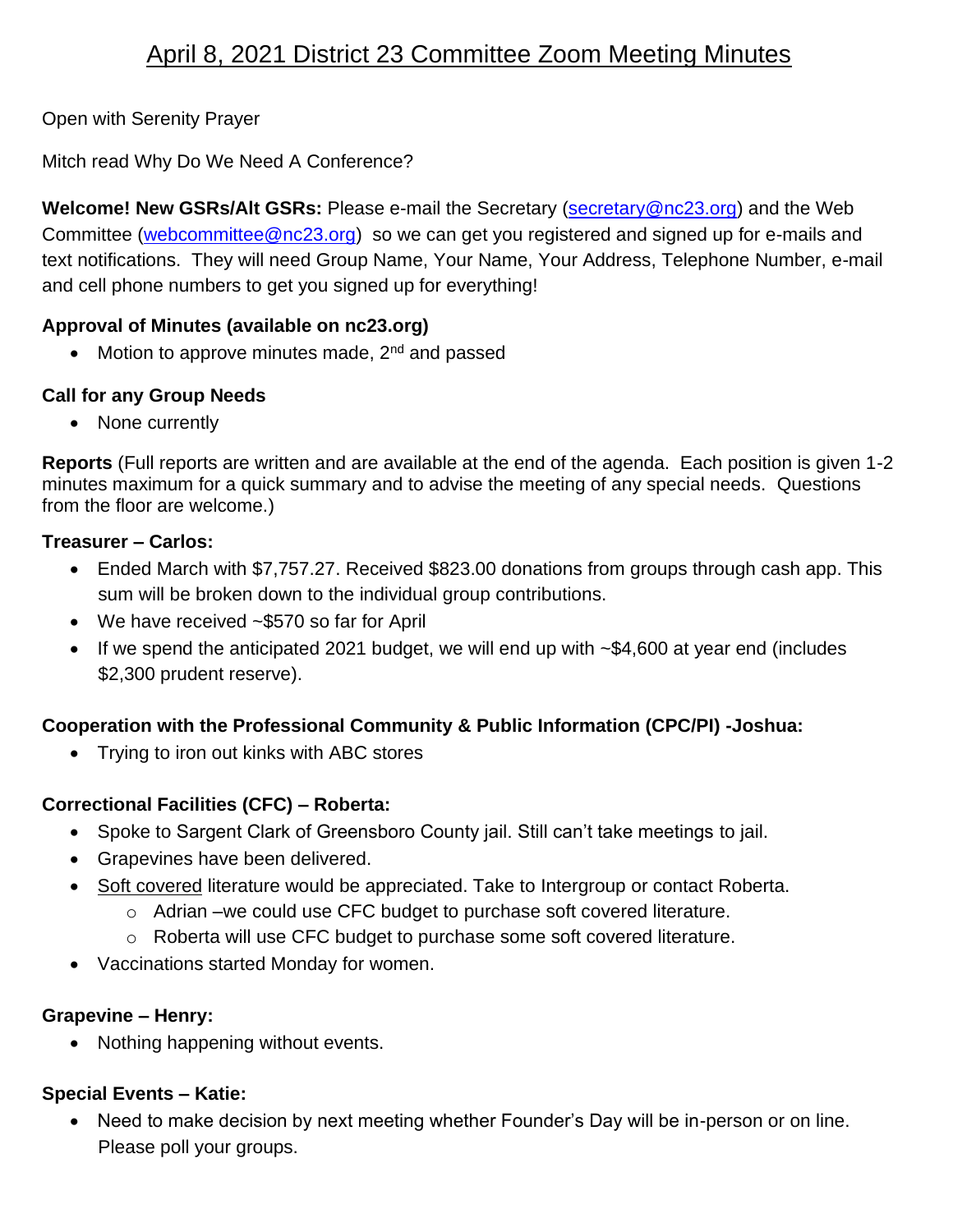## **Accessibilities – Tyler:**

- Someone reached out about getting an interpreter for an area workshop
	- $\circ$  Tyler spoke with someone and will getting a quote.
	- o Trying to find deaf speaker.
	- $\circ$  Karen district 31 and 32 are conducting the workshop. Go to the area website for information.

## **Treatment Facilities (TFC) – Della:**

• Working with Cone and the area.

### **Web & Technology – Kyle:**

- Everything looks good.
- 33% bounce rate.
- More and more people are visiting on mobile devices vs computers.
- Added the Safety Workshop recording to the area Website.
- Starting to see a trend of meetings opening either fully in person or hybrid.

### **Intergroup Representative – :**

• No report

### **AA2022 Committee - Karen:**

• No hold

## **Alt DCM Report – Kimberly:**

- The link to the Safety Workshop recording is on nc23.org on the documents page
- "Traditions and Transitions" Workshop Sunday, April 25, 2:00 4:00 PM on Zoom
	- o Katie (previous delegate) will be conducting. One-hour presentation and one-hour breakout sessions.
	- o This Workshop will be recorded.
- Need ideas for buzz sessions.

## **LCM Reports – Mitch:**

• Nothing to report

#### **DCM Report – Adrian:**

- Please notify Web Committee of Meeting Changes
	- o If you are considering in-person meetings, please consider hybrid.
- Area Assembly Saturday, May 22, 12:00 PM 5:00 PM on Zoom
	- o Workshops follow
	- o There will be a speaker form World Services
	- o You can attend at 10 AM you to learn how an assembly operates
- Final Preconference events Saturday, April 10 and Sunday, April 11 see below
	- $\circ$  If you have something that needs to be heard, please attend.